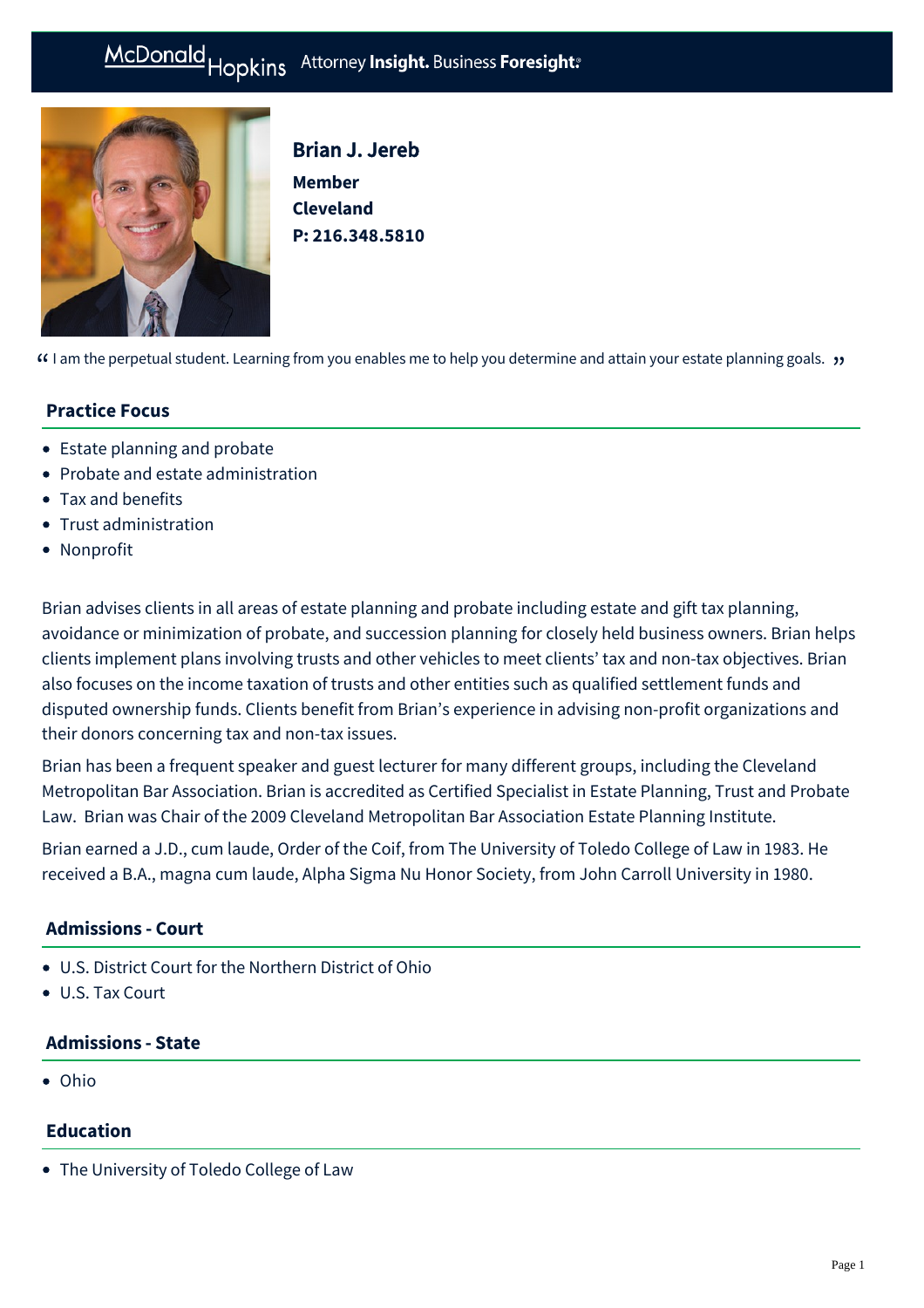• John Carroll University

#### **Honors and Awards**

- Named one of the Best Lawyers in America (2007-2022)
- Selected for inclusion in Ohio Super Lawyers (2005-2019)

#### **Professional Membership**

- Cleveland Metropolitan Bar Association
- Lorain County Bar Association
- Ohio State Bar Association
- American Bar Association, Probate and Trust Law Section

#### **Public Service and Volunteerism**

Cudell Improvement, Inc., Board Member

#### **Blog Posts**

- [Considering tax reduction planning? Take action now](https://mcdonaldhopkins.com/Insights/September-2021/Considering-tax-reduction-planning-Take-action-now)
- [Estate planning update Important tax changes ahead](https://mcdonaldhopkins.com/Insights/April-2021/Estate-planning-update-Important-tax-changes-ahead)
- [February 25 deadline approaches for 100 percent deduction limit for certain corporate charitable cash](https://mcdonaldhopkins.com/Insights/February-2021/February-25-deadline-approaches-for-100-percent-de) distributions for disaster relief
- [Consider bigger gifts to charity from IRAs in 2020](https://mcdonaldhopkins.com/Insights/May-2020/Consider-bigger-gifts-to-charity-from-IRAs-in-2020)
- [The CARES Act may help your non-profit](https://mcdonaldhopkins.com/Insights/March-2020/The-CARES-Act-may-help-your-non-profit)
- [Should you get rid of your trusts?](https://mcdonaldhopkins.com/Insights/October-2019/Should-you-get-rid-of-your-trusts)
- [How to reclassify a private foundation as a public charity](https://mcdonaldhopkins.com/Insights/August-2019/How-to-reclassify-a-private-foundation-as-a-public)
- [Preserve your charitable legacy with a gift agreement](https://mcdonaldhopkins.com/Insights/November-2018/Preserve-your-charitable-legacy-with-a-gift-agreem)

#### **News**

- [50 McDonald Hopkins attorneys recognized in The Best Lawyers](https://mcdonaldhopkins.com/Insights/August-2021/50-McDonald-Hopkins-attorneys-recognized-in-The-Be)
- [Lawyer of the Year honorees Riley and Welin among 42 McDonald Hopkins attorneys recognized as 2021](https://mcdonaldhopkins.com/Insights/August-2020/Lawyer-of-the-Year-honorees-Riley-and-Welin-among) Best Lawyers
- 41 attorneys from McDonald Hopkins recognized as 2020 Best Lawyers<sup>®</sup>
- [Seventeen attorneys at McDonald Hopkins named 2019 Ohio Super Lawyers and Rising Stars](https://mcdonaldhopkins.com/Insights/December-2018/Seventeen-attorneys-at-McDonald-Hopkins-named-2019)
- [22 attorneys at McDonald Hopkins named 2018 Ohio Super Lawyers and Rising Stars](https://mcdonaldhopkins.com/Insights/December-2017/22-attorneys-at-McDonald-Hopkins-named-2018-Ohio-S)
- [35 attorneys at McDonald Hopkins selected for inclusion in Best Lawyers® 2018](https://mcdonaldhopkins.com/Insights/August-2017/35-attorneys-at-McDonald-Hopkins-selected-for-incl)
- [39 attorneys at McDonald Hopkins selected for inclusion in Best Lawyers 2017](https://mcdonaldhopkins.com/Insights/August-2016/39-attorneys-at-McDonald-Hopkins-selected-for-incl)
- [24 attorneys at McDonald Hopkins named Ohio Super Lawyers and Rising Stars](https://mcdonaldhopkins.com/Insights/December-2015/24-attorneys-at-McDonald-Hopkins-named-Ohio-Super)
- 41 attorneys at McDonald Hopkins selected for inclusion in Best Lawyers<sup>®</sup> 2016

#### **External Publications**